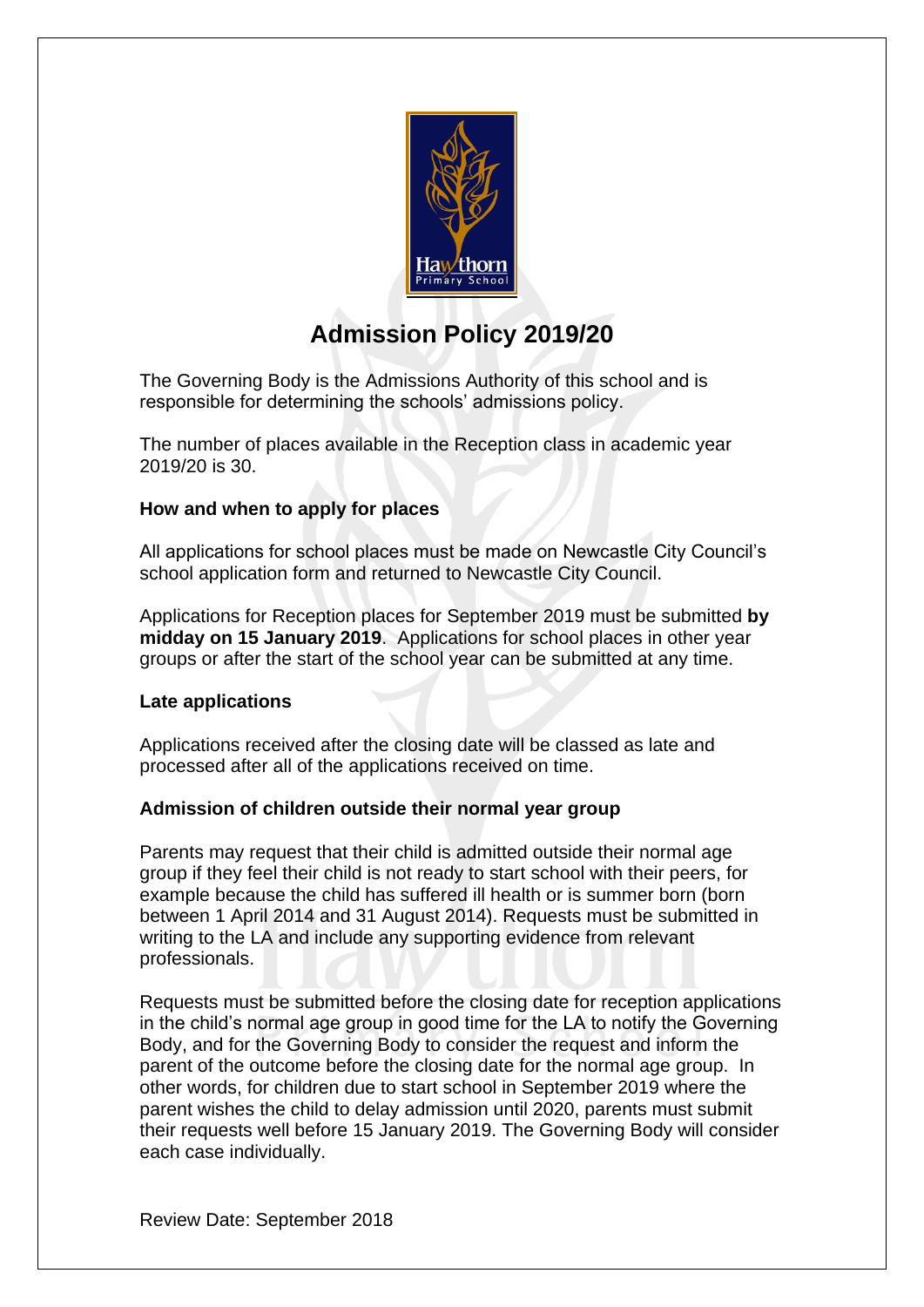# **Special Educational Needs**

Children who have an Education, Health and Care Plan which names the school will be admitted to the school.

### **How places will be allocated**

If there are enough places at the school then every applicant will be offered a place. If more applications are received than the number of places available, the following oversubscription criteria will be used in the order shown to decide which children will be allocated places.

- 1. Children who are currently looked after by a local authority (in care) and children who were previously looked after by a local authority and immediately afterwards became subject to an adoption, residence (child arrangements) order or special guardianship order. Evidence of the appropriate order must be submitted before the closing date for applications.
- 2. Children with a brother or sister (a sibling) who will be on roll at the school on the date that the child will be admitted in September 2018. Sibling can be a brother or sister, half brother or sister, adopted brother or sister, step brother or sister, or the child of the parent or carer's partner, as long as the children live at the same address. However, please note that children attending the nursery class or other Early Education or childcare provision attached to the school will not be given priority as sibling links.
- 3. Children with an exceptional medical reason that means they can only attend the specific school (for example, where the child or one or both parents has a disability that means that the child can only attend this school). Strong supporting evidence must be provided from a healthcare professional who is independent of both the family and the school. The evidence must relate specifically to this school and must clearly demonstrate why it is the only school that can meet the child's needs.
- 4. Children living nearest to the school as measured in a straight line distance from a single fixed central point at the school to a point in the centre of the home address of the child, using the Local Land and Property Gazetteer and British National Grid Easting and Northing coordinates.

**Parents and carers should note that the allocation of Reception places does not take into account attendance at any specific nursery class or school.** 

#### **Additional notes**

• In the event that more than one child has an equal right to an available place the place will be offered based on random allocation.